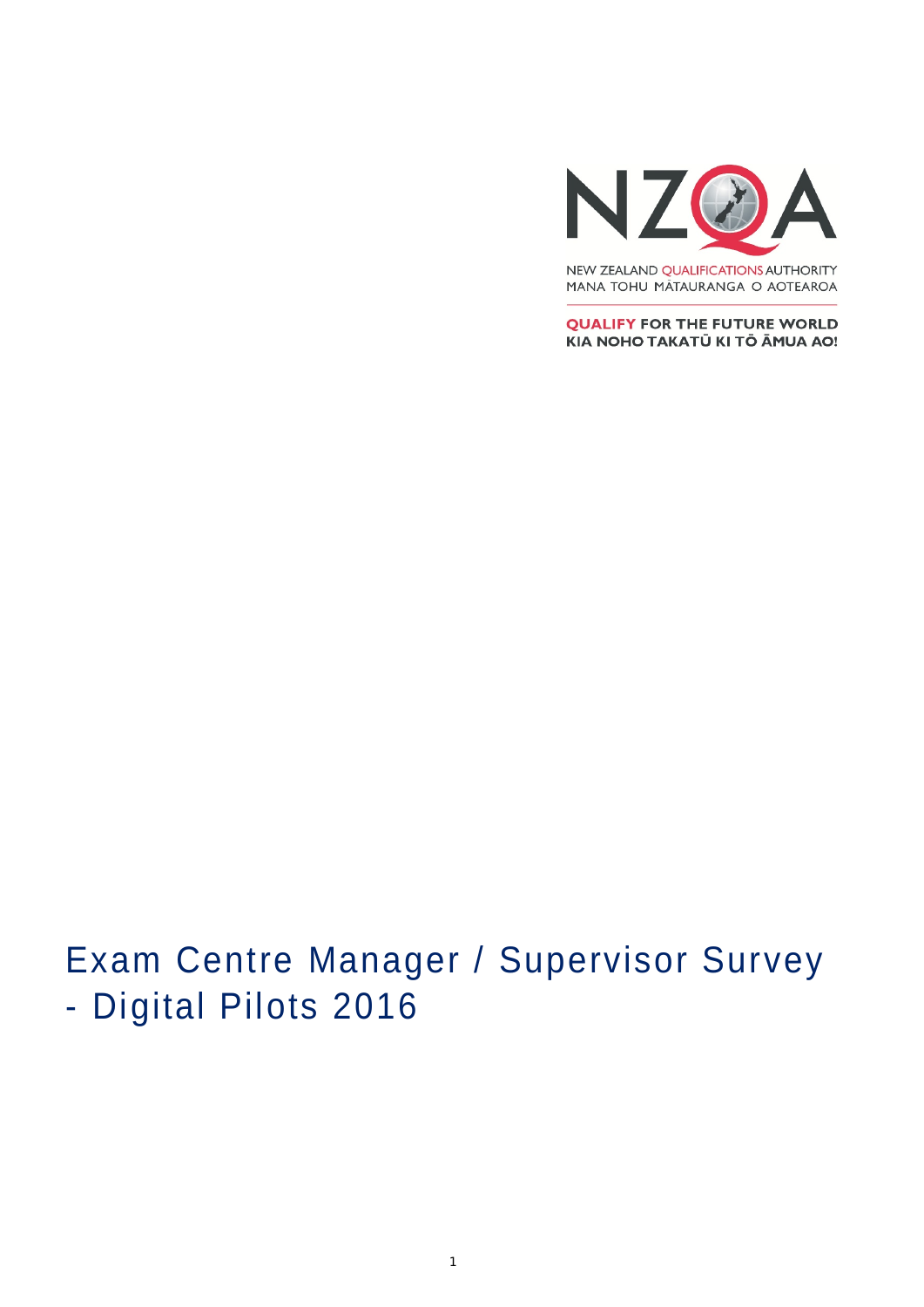# Exam centre manager / supervisor survey - Digital Pilots 2016

# Information on the Survey and Participants

The Exam Centre Manager / supervisor Survey was designed to measure Exam Centre Manager (ECM) and/or supervisors' self-reported experience of invigilating a digital examination, including their experience of the dashboard.

Of the 250 ECMs/supervisors who supervised the digital examinations, 120 (49%) completed the online survey. The respondents did not answer all the questions in the survey. For the purposes of the analysis of the responses, we have excluded 20 respondents who only answered 1 or 2 questions. This brings the response rate down to 40%.

Of the 120 survey participants, 41 were ECMs and 79 were supervisors. The response patterns for ECMs and supervisors do not differ in a statistically significant way. Therefore, the responses are presented together.

Of the 120 survey participants:

- 83 supervised only the English Level 1 Digital Examination
- 13 supervised the English Level 1 and either the Media Level 1 Digital Examination or Classical Studies Level 1 Digital Examination, and
- 24 supervised either the Media Digital Examination or Classical Studies Digital Examination or both.

There were some technical issues experienced during the English Digital Examination that were resolved by the time the Media and Classical Studies Digital Examinations took place. For those questions where the response patterns for ECMs/supervisors who supervised the English Digital Examination differed in a statistically significant way from those for ECMs/supervisors who supervised the Media and Classical Studies Digital Examinations, these are reported on separately.

80% of survey participants had been an ECM/supervisor for previous examination rounds, and 89% indicated they were involved in invigilating both digital and paper-based examinations.

The survey consisted of 23 questions, 9 of which were open ended questions. The first three questions were for ECMs only.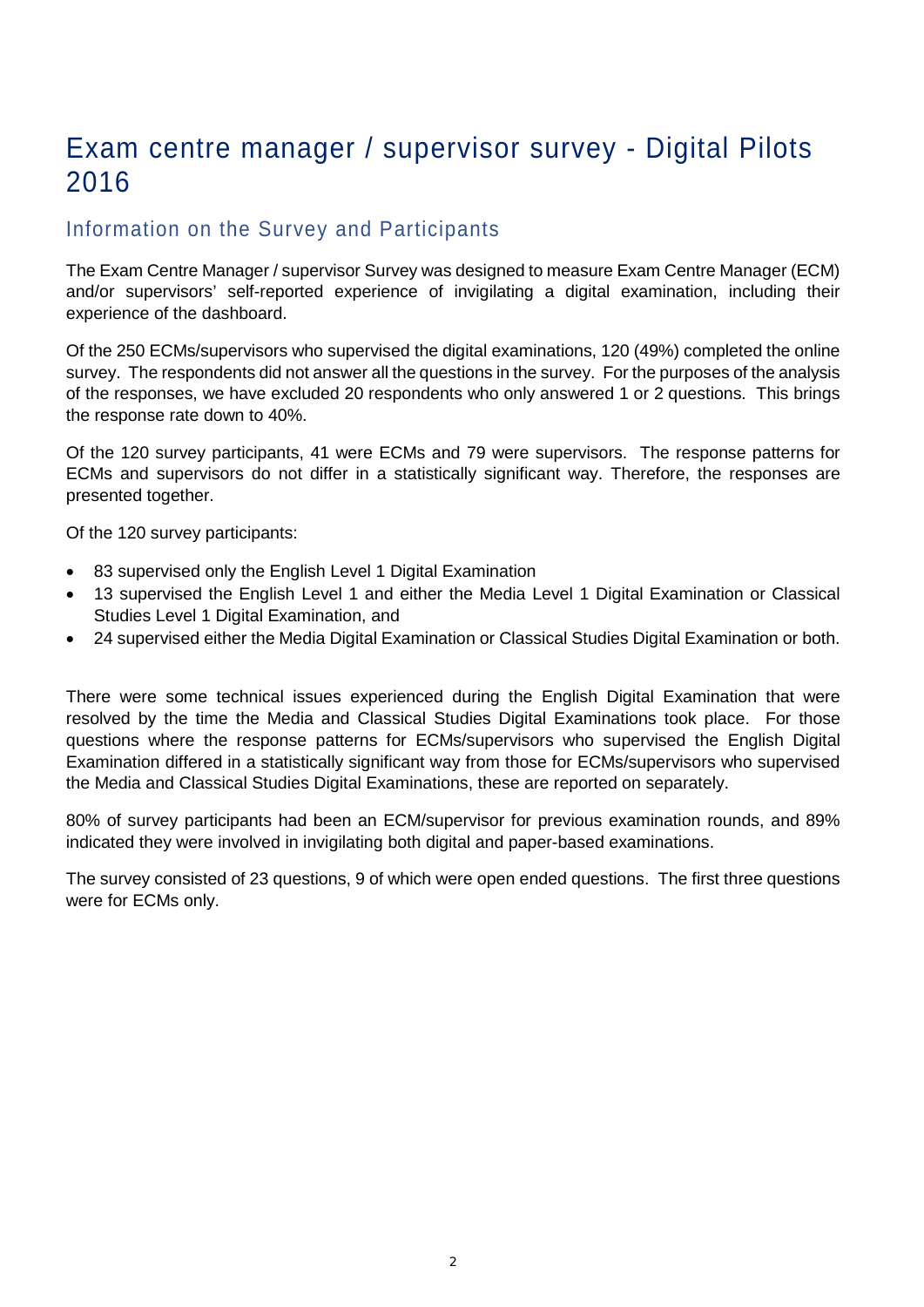#### *Limitations*

The response rate is 49%, and lowers to 40% once respondents who only answered 1 or 2 questions were excluded. Those who chose not to take the survey may have greater or lower levels of satisfaction than those that participated in the surveys.

The respondents did not all answer all the questions in the surveys. Some are easily explained, for example those for Questions 2, 3 and 4 were the ECM only questions (so could only be answered by some of the respondents) and questions 16 and 17, which were about whether switching to paper during the examination made supervision harder or was disturbing to some candidates. Nonetheless, a sizeable proportion of respondents chose not to answer each of the close ended questions.

Below is a summary of the main findings. The appendix contains a count of responses for each closed ended question.

# Main findings

#### **Overall experience compared to paper-based invigilation**

Respondents rated their overall experience as worse if they supervised the English Digital Examination than if they supervised the Media and Classical Studies Digital Examinations. This was expected given the technical difficulties experienced during the English Digital Examination.

38 out of 50 the respondents who supervised the English Digital Examination agreed or strongly agreed that digital examinations were more difficult to manage than paper-based examinations. 8 out of 19 respondents who supervised the Media and Classical Studies Digital Examinations agreed or strongly agreed that digital examinations were more difficult to manage than paper-based examinations.

Comments substantiating respondents' rating of why managing a digital examination was more difficult varied, some were more positive and some negative.

#### *Positive comments*

*"I agree only in the sense that being a new environment and the need to deal with some of the problems that arose, there was some extra effort and time required. There was also the learning curve of dealing with the real live environment. However, once things had settled, I found very little difference. Not having to collect completed papers was a bonus."*

*"Because it was a first, it was more stressful and supervisors, [Principal's Nominees], and I were nervous. For me, there was more work (by choice) to ensure that every candidate/supervisor had a copy of the URL and candidate log in details by their computer. 'Firsts' are always more difficult. "*

#### *Negative comments*

*"The technical issues that were unavoidable such as computers freezing, etc. added excess stress for students. I found that we had to constantly be hanging around the students more closely, which made them nervous and there was constant disruption to others during the exams when a student was having difficulty with their computer."*

*"Starting the exam is a tricky process as it's hard to enforce exam conditions while students still need to set up after entering the room. There are also more random errors that cannot be controlled."*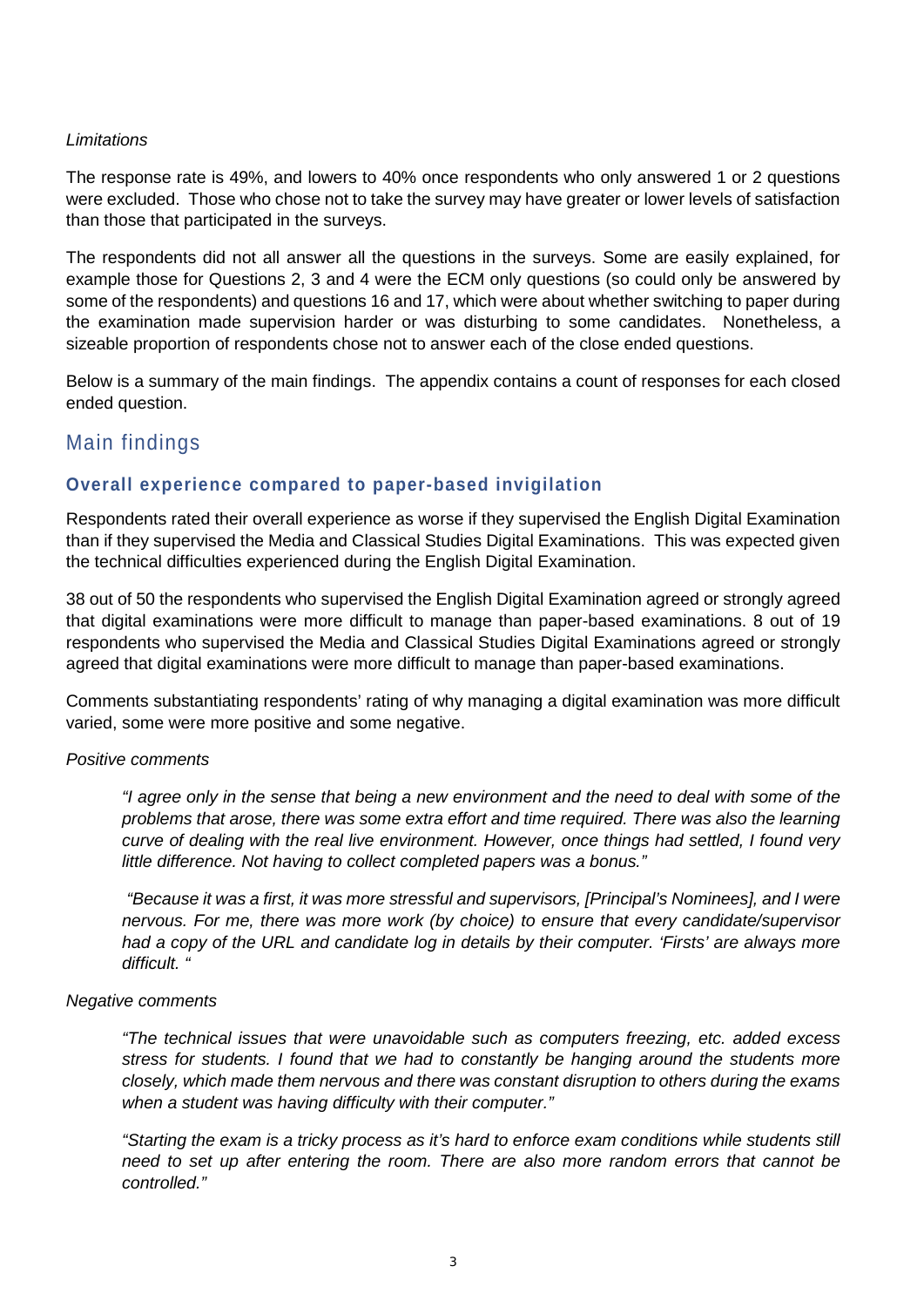Working in a digital environment did not appear to affect the respondents' confidence in managing possible breaches of the examination rules, and there was no statistically significant difference in the responses of those supervising the English Digital Examination and those supervising the Media and Classical Studies Digital Examinations.

65 out of 82 respondents agreed or strongly agreed that they felt confident managing possible breaches of the rules in the digital examination room. Reasons provided by respondents for their high level of confidence included good training, backup from NZQA staff, the number of supervisors, and the small number of participating students. Many respondents commented that because there were many accidental lockouts it would have been hard to detect an actual breach.

## **Exam Centre Manager tasks**

*Supervision provisions, room set up, candidate allocation* 

51 out of 60 respondents agreed or strongly agreed that the provisions for supervision of the digital examinations were adequate.

50 out of 56 respondents agreed or strongly agreed that they found it easy to set up the room to minimise the risk of breaches of the examination rules.

Many respondents commented that setup was not an issue because computer labs were used and because participating student numbers were small enough to manage easily.

*"The computers were close enough together for candidates to view the screen of the computer next to them, if they were determined. We sat students at ever 2nd computer. Those who had to sit side-by-side because of the numbers, we put at the very front of the room so we could monitor them easily."*

*"Used large sheets of cardboard between computers to ensure candidates could not see the screens of those around them."*

46 out of 54 respondents agreed or strongly agreed that they found it easy to allocate candidates to rooms using the dashboard. Comments were mainly about technical difficulties with logging into the ECM dashboard.

#### **The dashboard**

*Ease of use, usefulness to assist with supervision and managing breach of rules issues, likes and dislikes, new functions?*

63 out of 82 respondents agreed or strongly agreed that the dashboard was easy to operate.

21 respondents specifically commented that ease of use was one of the features of the dashboard that they liked. Other parts of the dashboard they liked included:

- having a good overall picture in the exam room
- having two methods to watch and monitor students
- the five second warning students had left the system
- that you could submit work for students if they forgot and left
- the ability to hide columns, and
- the ability to see all students at once.

Dislikes commented on by respondents were mainly about technical issues, for example not being able to unlock students' computers. In addition, several respondents commented about the need to refresh the dashboard to see changes (as opposed to refreshes occurring automatically).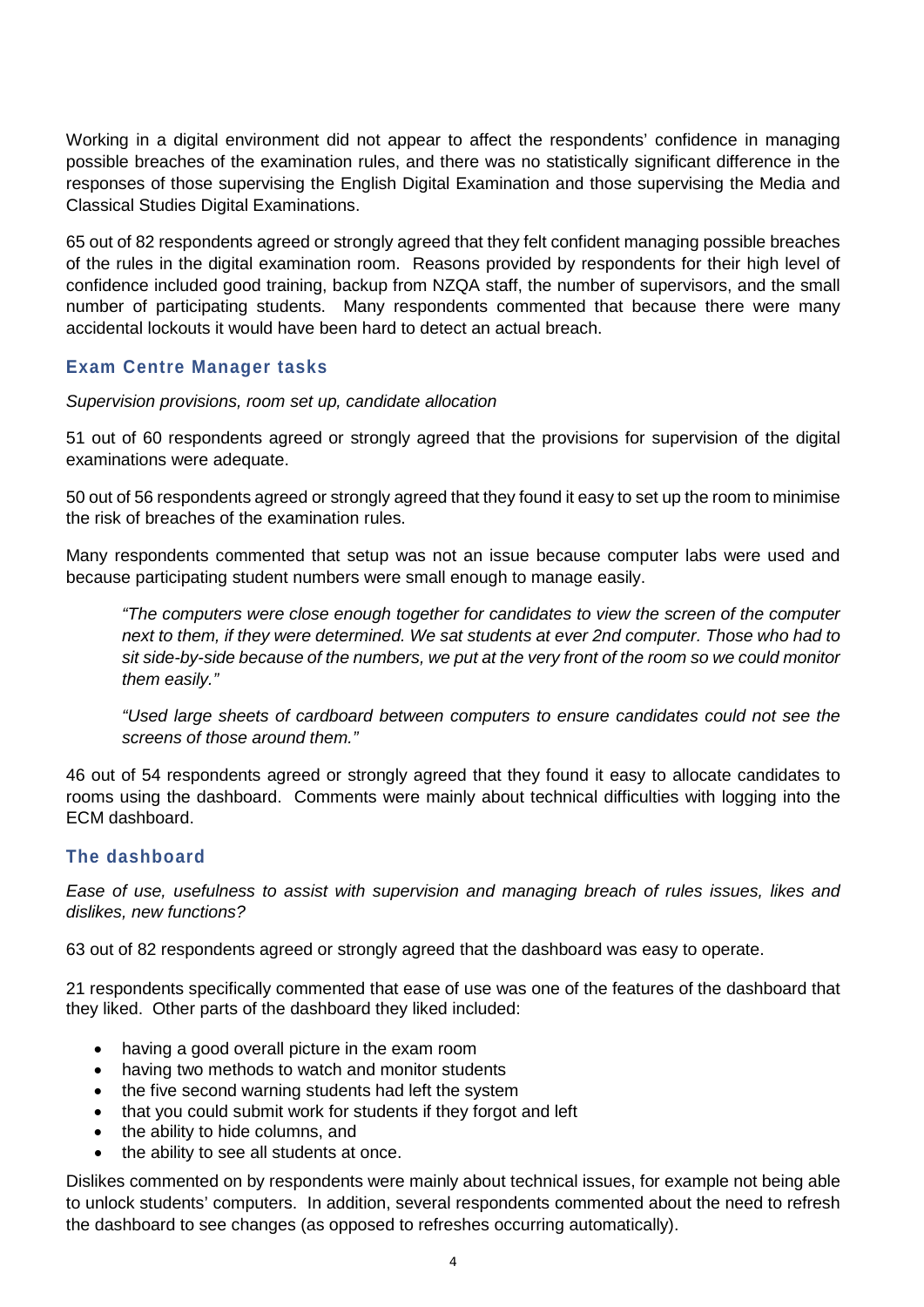The dashboard was found to be more useful in assisting with supervision and managing actual and possible breaches when there were no technical issues. As expected, responses to these questions were statistically significantly different enough between those ECM/supervisor respondents who supervised the English Digital Examination and those who supervised the Media and Classical Studies Digital Examinations.

31 out of 51 the ECM/supervisor respondents who supervised the English Digital Examination agreed or strongly agreed that the dashboard was useful in assisting with supervision.

18 out of 10 the ECMs/supervisors who supervised the Media and Classical Studies Digital Examinations agreed or strongly agreed that the dashboard was useful in assisting with supervision.

Similarly, regarding the usefulness of the dashboard in managing breaches, 31 out of 52 the ECM/supervisor respondents who supervised the English Digital Examination agreed or strongly agreed that the dashboard was useful in managing any issues.

17 out of 19 the ECMs/supervisors who supervised the Media and Classical Studies Digital Examinations agreed or strongly agreed that the dashboard was useful in managing any breach of the rules issues.

Respondents made several suggestions about functions to be added to the dashboard, including the ability to:

- auto refresh
- minimise side panels
- see candidates screens / view progress of candidates
- sort columns displayed, and
- add the green digital special report of supervisor online.

#### **Devices used by students**

*Bring your own device (BYOD) or school-provided devices, ECM/supervisor preferences*

Responses to these questions were statistically significantly different enough between those ECM/supervisor respondents who supervised the English Digital Examination and those who supervised the Media and Classical Studies Digital Examinations to be reported on separately.

34 out of 59 the ECM/supervisor respondents who supervised the English Digital Examination indicated that their candidates used school-provided devices to undertake the examination.

17 out of 21 the ECM/supervisor respondents who supervised the Media and Classical Studies Digital Examinations indicated that their candidates used school provided devices to undertake the examination.

In the case of the English Digital Examination, 29 out of 56 the ECM/supervisor respondents stated they would prefer candidates to use school-provided devices; 34% said they had no preference.

In the case of the Media and Classical Studies Examinations, 16 out of 21 ECM/supervisor respondents stated they would prefer candidates to use school-provided devices, and 3 out of 21 said they had no preference.

74 out of 89 respondents agreed or strongly agreed that the management of digital examinations would be easier if the devices available to candidates were standardised.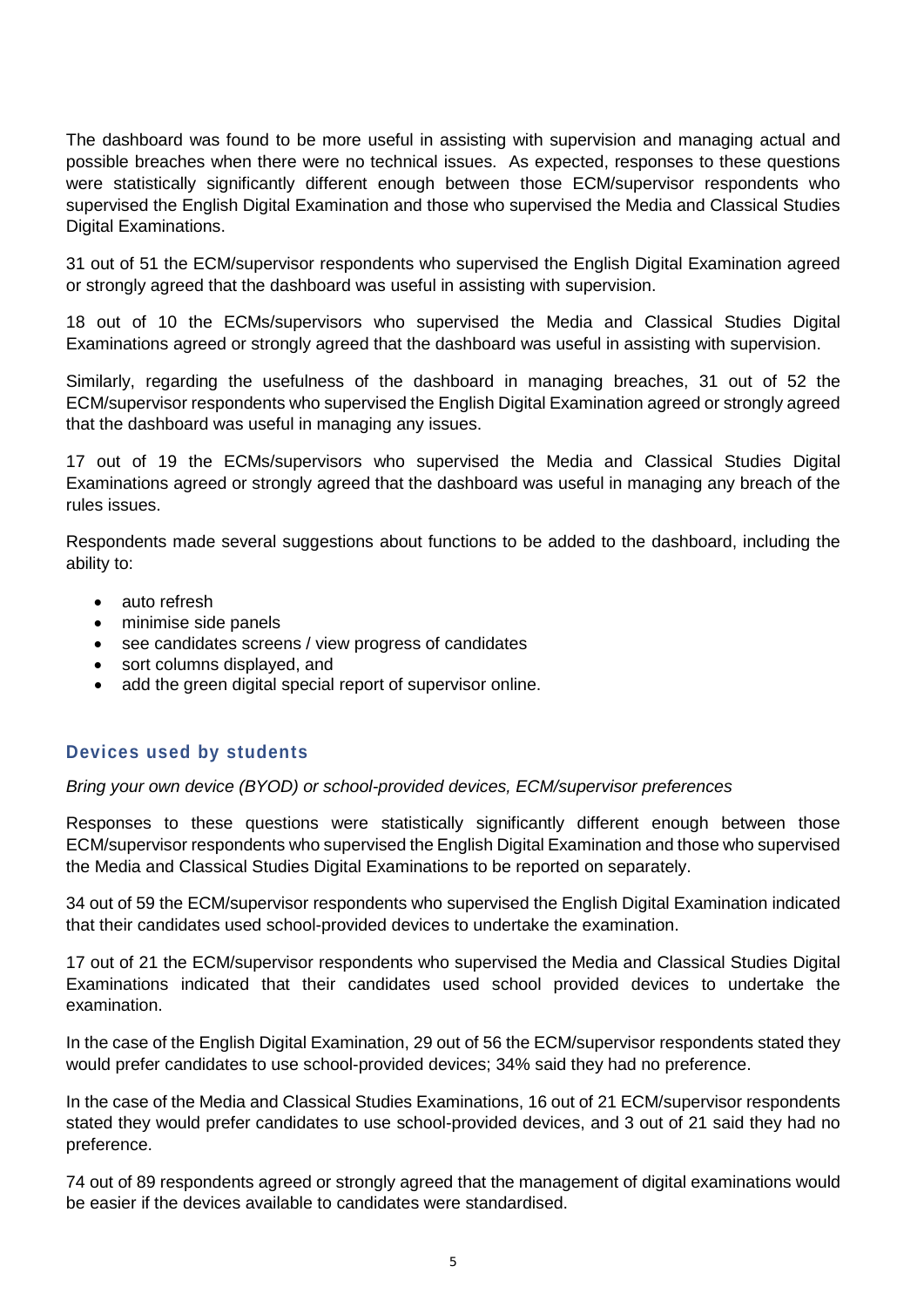50 out of 87 respondents disagreed or strongly disagreed that students benefit from having a choice about the type of device they use in digital examinations.

Many respondents explained their preference for school-provided devices included that setup could be done ahead of time, students were not disadvantaged because of their device, no issues with batteries, and that it was generally easier to manage.

A few respondents commented that BYOD was better because students were familiar with their own "machine", and that it was not easy to operate examinations from a computer room.

*"This will depend on the setup of the school. A school operating BYOD have no options but to have students bring their own devices to the exams, school not operating BYOD will never have enough computers in order to supply on demand for large exams."*

#### **Change to paper**

*Percentage that did have that experience, did it make invigilation harder, did it disturb other candidates*

39 out of 53 the English Digital Examination ECM/supervisor respondents had candidates who switched to paper having started the examination digitally, but only 3 out of 19 the Media and Classical Studies Digital Examinations respondents did.

51 out of 65 respondents disagreed or strongly disagreed that switching to paper during the examination made supervision harder.

46 out of 66 respondents disagreed or strongly disagreed that candidates switching to paper was disturbing to other candidates.

#### **Instructions and training provided**

*Usefulness of the guide notes and materials, and NZQA training for those who participated in it*

84 out of 86 respondents attended an NZQA run training session.

78 out of 85 respondents agreed or strongly agreed that the guidenotes and materials they received for managing digital examinations were useful.

All respondents who supervised the Media and Classical Studies Digital Examinations agreed or strongly agreed that the training they received prepared them well for managing the Digital Pilot Examinations. 45 out of 52 respondents who supervised the English Digital Examinations agreed or strongly agreed that the training they received prepared them well.

#### **Suggestions/feedback**

Many respondents provided further suggestions (some were quite lengthy). Responses included feedback about the extra work required to prepare, that more preparation and training was required, that more preparation of students was required, and that the technical issues needed to be sorted out.

*"It took hours to organise and these hours were unpaid. It was complicated at our school because we had a large number of [Special Assessment Conditions] plus students working on paper. The time factor was extensive. On the day, despite our preliminary hours of organisation, the exam took from 7 am until 2.30 pm to carry out."*

*"Some more training in a "live" environment would have been useful. At least we had a reasonable feel for what was in store for us. My view is that the introduction of the Digital system was a success. It is the future. After the initial flurry of problems, the candidates settled*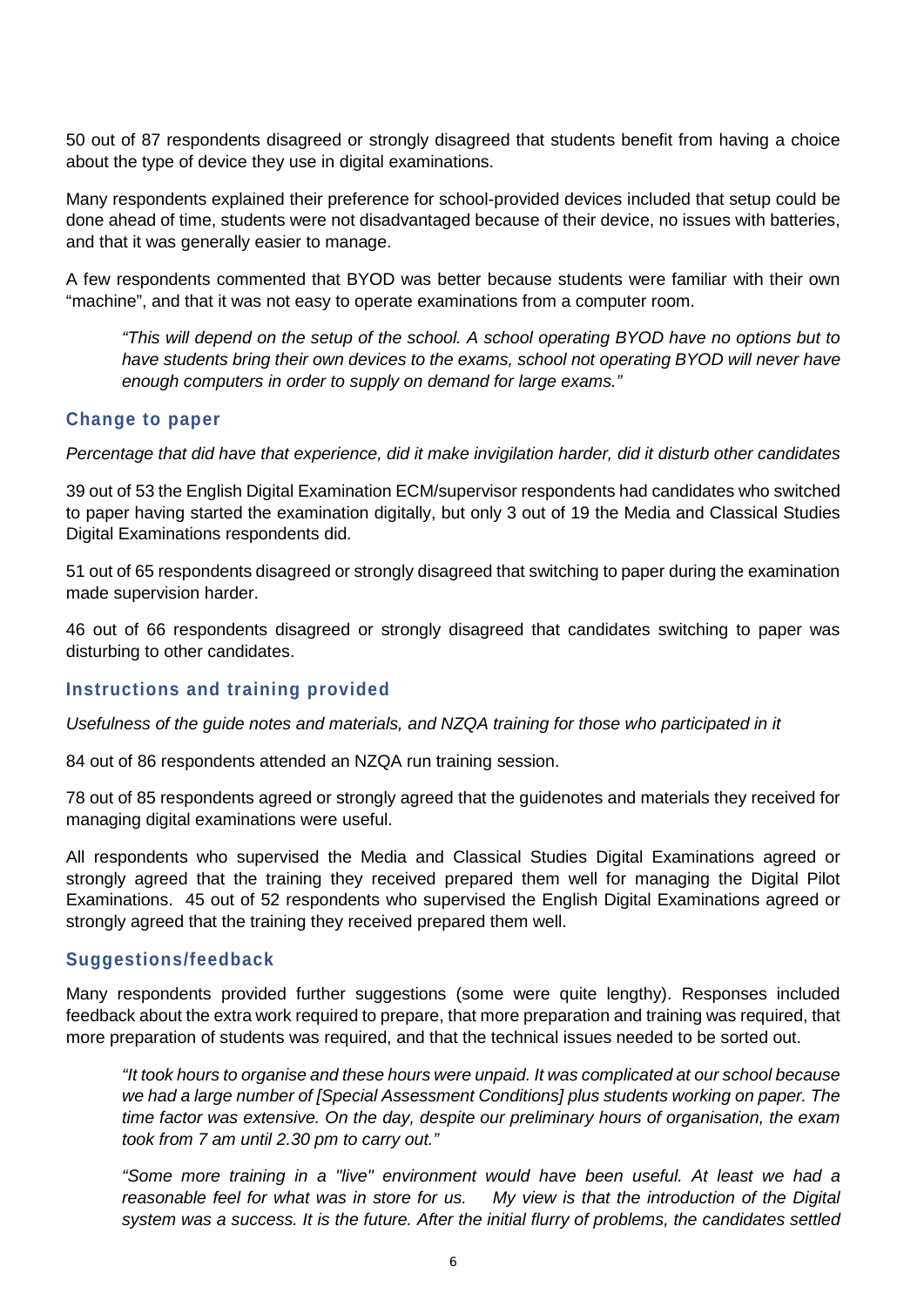*down and worked diligently and calmly on completing their work. One candidate commented to me at the end of the exam, that using the Digital system had cut her "writing" time by half over hand writing the answers. The overall view seemed to be that the candidates thought that it was worthwhile. My main concern for future Digital exams, is the need to ensure the system, particularly the networks and the processing power of the host computer have the capacity to handle the workload. I believe that most of the problems (and there was not really a lot) were because of the system overloading and delaying access and locking the screens. The screen locking cleared once the system became active again but was a concern to the students who experienced this. The support we received from the NZQA support group was excellent. Thanks. Given all the pressures involved, including the software updates and total flexibility the students had by being able to switch to paper at any time, etc., I believe the the whole NZQA team did an outstanding job in getting the system and overall operation in place. Well done and thank you."*

*"I was very disappointed that the dashboard was not working properly for our supervisors. This put a lot of pressure on me as the ECM and also caused the supervisors to freak out a bit as well as the students. We had students in tears over being accidentally locked out and because we had to call NZQA each time this happened, sometimes they would have to wait for 10 minutes or so before we could get through to the helpline and get them logged back in. I believe if the dashboard was working properly it would have made the whole exam run a lot smoother and caused the students a lot less disruption and stress."*

*"It would have been good to have the final booklet at our training in Christchurch and taken the chrome-books that we were using on the exam day to familiarise ourselves and ask questions about the actual exam and the dashboard."* 

*"I attended a training session for supervision run by centre manager. It would've been useful as a supervisor to have a "mock exam" situation with computers online in the training session and work through the process of what to do if any given scenario arose."*

*"Only one room started the exam on time due to technology difficulties. It was more challenging to view all the screens and walk around all the power points. A number of students had their computers freeze and they needed to be fixed very quickly to avoid distress. A few students*  were worried the timer on their screen was quicker than the exam clock and I did not know if *they were going to be blocked out when that timer ended. It was fifteen minutes fast. I was extra vigilant due to the possibilities of cheating by pressing alt tab to a word document or another web browser, and that made the exam more stressful for me. My school only had university students supervising the digital which was a smart move but even we struggled to manage things."*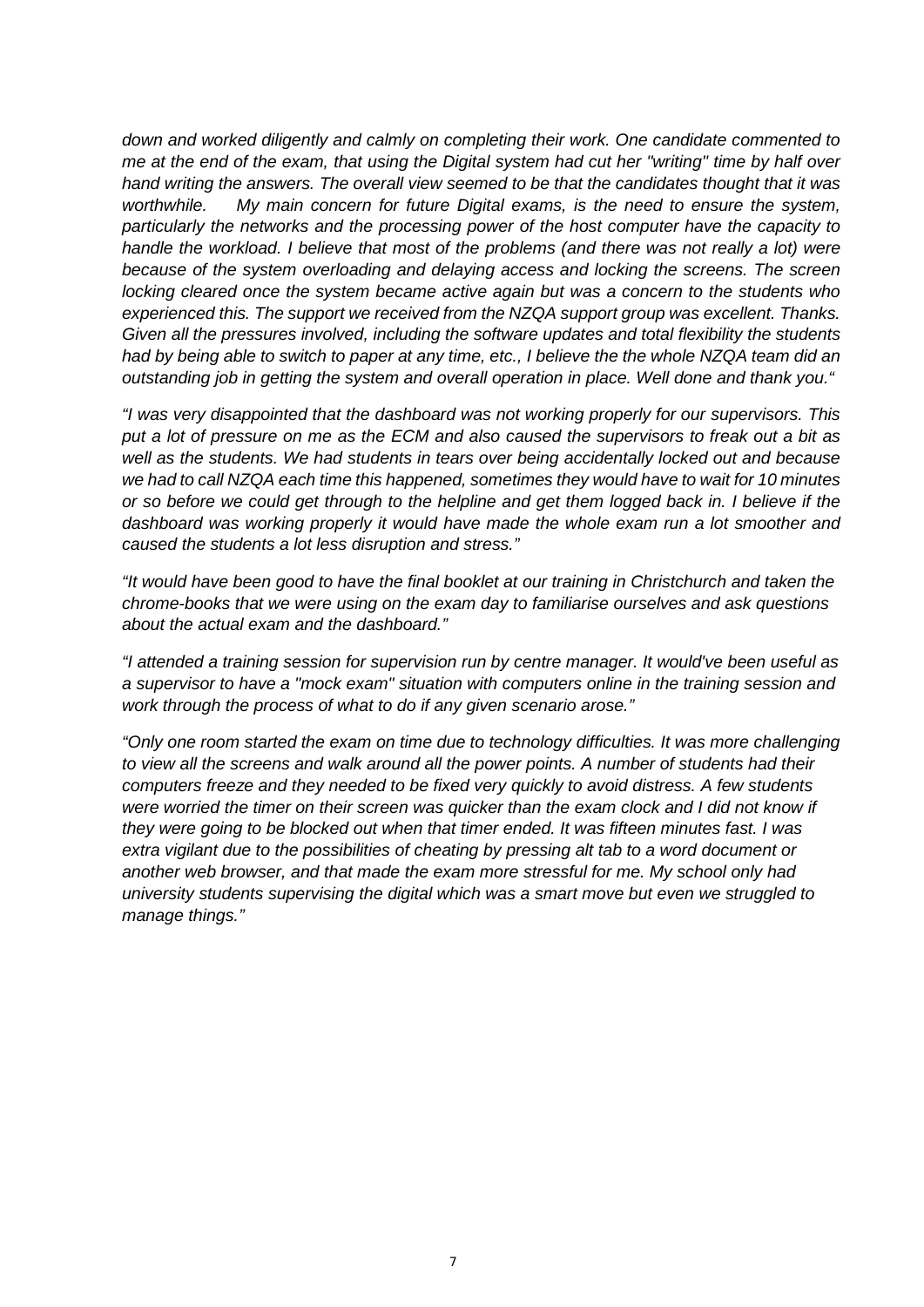# **Appendix 1**

### **Summarised responses by question**

Question 2. The provisions for supervision of the digital examinations were adequate.

|                   | Count | Percentage |
|-------------------|-------|------------|
| Strongly agree    | 20    | 0.33       |
| Agree             | 31    | 0.52       |
| Disagree          | 8     | 0.13       |
| Strongly disagree | 1     | 0.02       |
| Total             | 60    |            |

Question 3. I found it easy to set up the room(s) to minimise the risk of breaches of exam rules.

|                   | Count | Percentage |
|-------------------|-------|------------|
| Strongly agree    | 16    | 0.29       |
| Agree             | 34    | 0.61       |
| Disagree          | 6     | 0.11       |
| Strongly disagree | 0     | O          |
| Total             | 56    | 1.01       |

Question 4. I found it easy to allocate candidates to rooms using the dashboard.

|                   | Count | Percentage |
|-------------------|-------|------------|
| Strongly agree    | 19    | 0.35       |
| Agree             | 27    | 0.5        |
| <b>Disagree</b>   | 7     | 0.13       |
| Strongly disagree | 1     | 0.02       |
| Total             | 54    |            |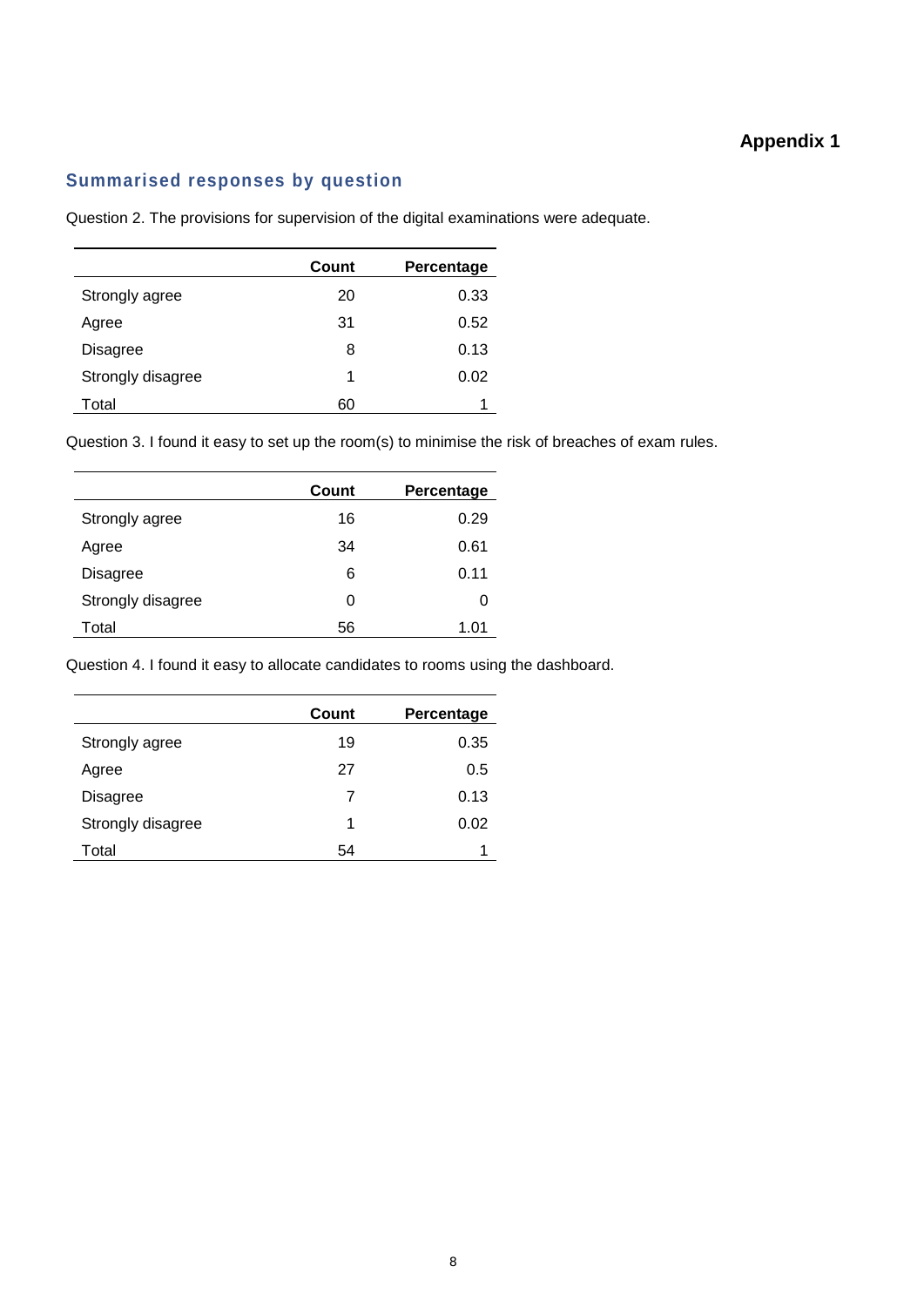Question 5. The dashboard was easy to operate.

|                   | Count | Percentage |
|-------------------|-------|------------|
| Strongly agree    | 13    | 0.16       |
| Agree             | 50    | 0.61       |
| <b>Disagree</b>   | 9     | 0.11       |
| Strongly disagree | 10    | 0.12       |
| Total             | 82    |            |

Question 6. The dashboard was useful in assisting with supervision of the digital examinations.

| Category          | <b>Subjec</b> | <b>Frequency</b> | <b>Proportion</b> |
|-------------------|---------------|------------------|-------------------|
| Strongly agree    | English       | 5                | 0.1               |
| Agree             | English       | 26               | 0.51              |
| <b>Disagree</b>   | English       | 11               | 0.22              |
| Strongly disagree | English       | 9                | 0.18              |
| total             | English       | 51               | 1.01              |

| Category          | <b>Subject</b>                    | <b>Frequenc</b><br>ν | <b>Proportion</b> |
|-------------------|-----------------------------------|----------------------|-------------------|
| Strongly agree    | Media/Classical<br><b>Studies</b> | 7                    | 0.37              |
| Agree             | Media/Classical<br><b>Studies</b> | 11                   | 0.58              |
| <b>Disagree</b>   | Media/Classical<br><b>Studies</b> | 1                    | 0.05              |
| Strongly disagree | Media/Classical<br><b>Studies</b> | 0                    | 0                 |
| Total             | Media/Classical<br><b>Studies</b> | 19                   | 1                 |

Question 7. The dashboard was useful for managing breach of rules issues.

| Category          | <b>Subjec</b> | <b>Frequency</b> | <b>Proportion</b> |
|-------------------|---------------|------------------|-------------------|
| Strongly agree    | English       | 3                | 0.06              |
| Agree             | English       | 28               | 0.54              |
| <b>Disagree</b>   | English       | 8                | 0.15              |
| Strongly disagree | English       | 13               | 0.25              |
| Total             | English       | 52               | 1                 |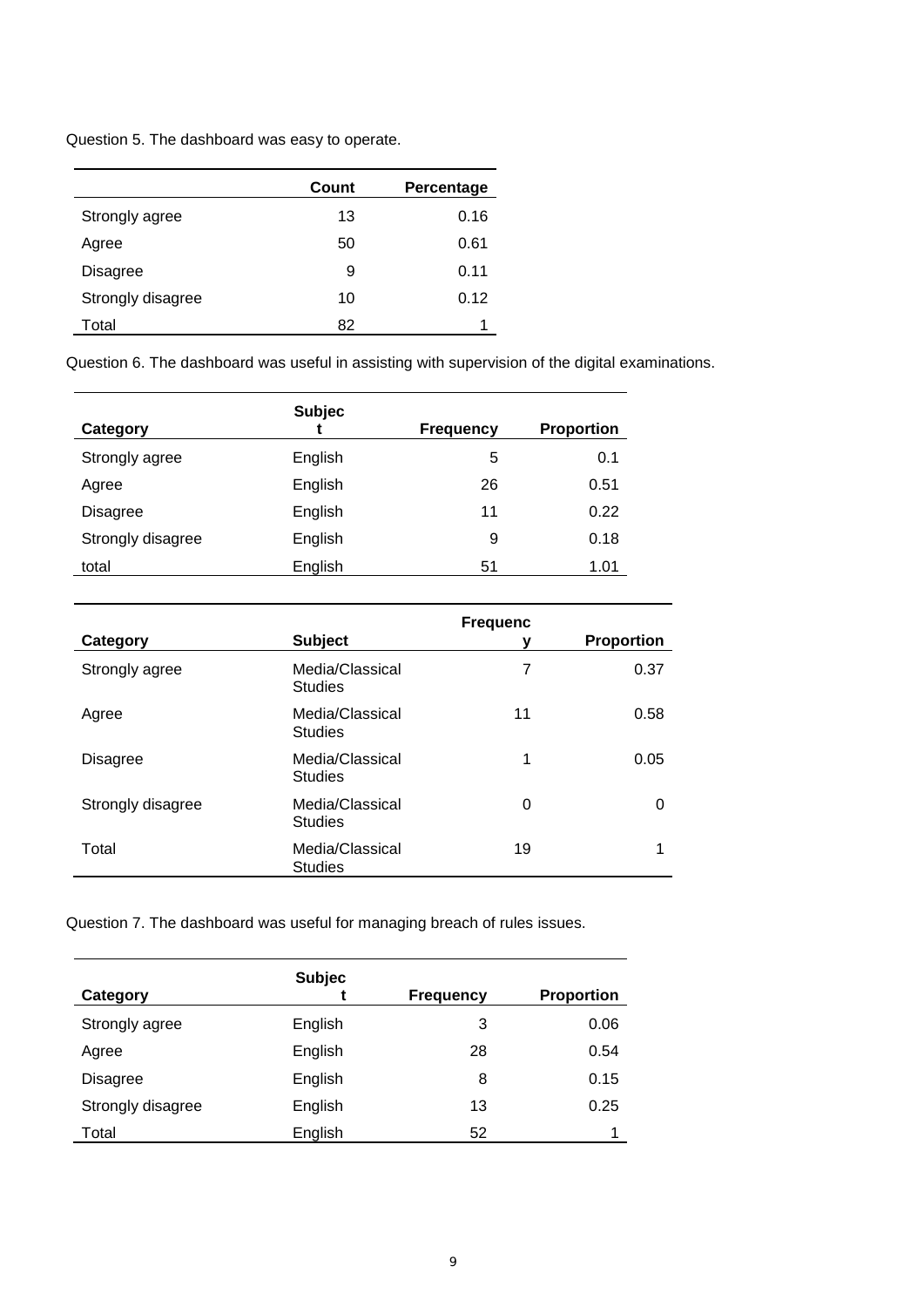| Category          | <b>Subject</b>                    | <b>Frequency</b> | <b>Proportion</b> |
|-------------------|-----------------------------------|------------------|-------------------|
| Strongly agree    | Media/Classical<br><b>Studies</b> | 3                | 0.16              |
| Agree             | Media/Classical<br><b>Studies</b> | 14               | 0.74              |
| <b>Disagree</b>   | Media/Classical<br><b>Studies</b> | $\overline{2}$   | 0.11              |
| Strongly disagree | Media/Classical<br><b>Studies</b> | 0                | $\Omega$          |
| Total             | Media/Classical<br><b>Studies</b> | 19               | 1.01              |

Question 11. Did your candidates bring their own devices (BYOD) or did they use school provided devices?

|                         | <b>Subjec</b> |                  |                   |
|-------------------------|---------------|------------------|-------------------|
| Category                |               | <b>Frequency</b> | <b>Proportion</b> |
| <b>BYOD</b>             | English       | 17               | 0.29              |
| Mix of both             | English       | 8                | 0.14              |
| School provided devices | English       | 34               | 0.58              |
| Total                   | English       | 59               | 1.01              |

| Category                | <b>Subject</b>                    | <b>Frequency</b> | <b>Proportion</b> |
|-------------------------|-----------------------------------|------------------|-------------------|
| <b>BYOD</b>             | Media/Classical<br><b>Studies</b> | 0                | 0                 |
| Mix of both             | Media/Classical<br><b>Studies</b> | 4                | 0.19              |
| School provided devices | Media/Classical<br><b>Studies</b> | 17               | 0.81              |
| Total                   | Media/Classical<br><b>Studies</b> | 21               |                   |

Question 12. Do you prefer candidates to use their own device or school provided devices?

|                         | <b>Subjec</b> |                  |                   |
|-------------------------|---------------|------------------|-------------------|
| Category                |               | <b>Frequency</b> | <b>Proportion</b> |
| No preference           | English       | 19               | 0.34              |
| School-provided devices | English       | 29               | 0.52              |
| Their own devices       | English       | 8                | 0.14              |
| Total                   | English       | 56               |                   |

| Category                | <b>Subject</b>                    | <b>Frequency</b> | <b>Proportion</b> |
|-------------------------|-----------------------------------|------------------|-------------------|
| No preference           | Media/Classical<br><b>Studies</b> | 3                | 0.14              |
| School-provided devices | Media/Classical<br><b>Studies</b> | 16               | 0.76              |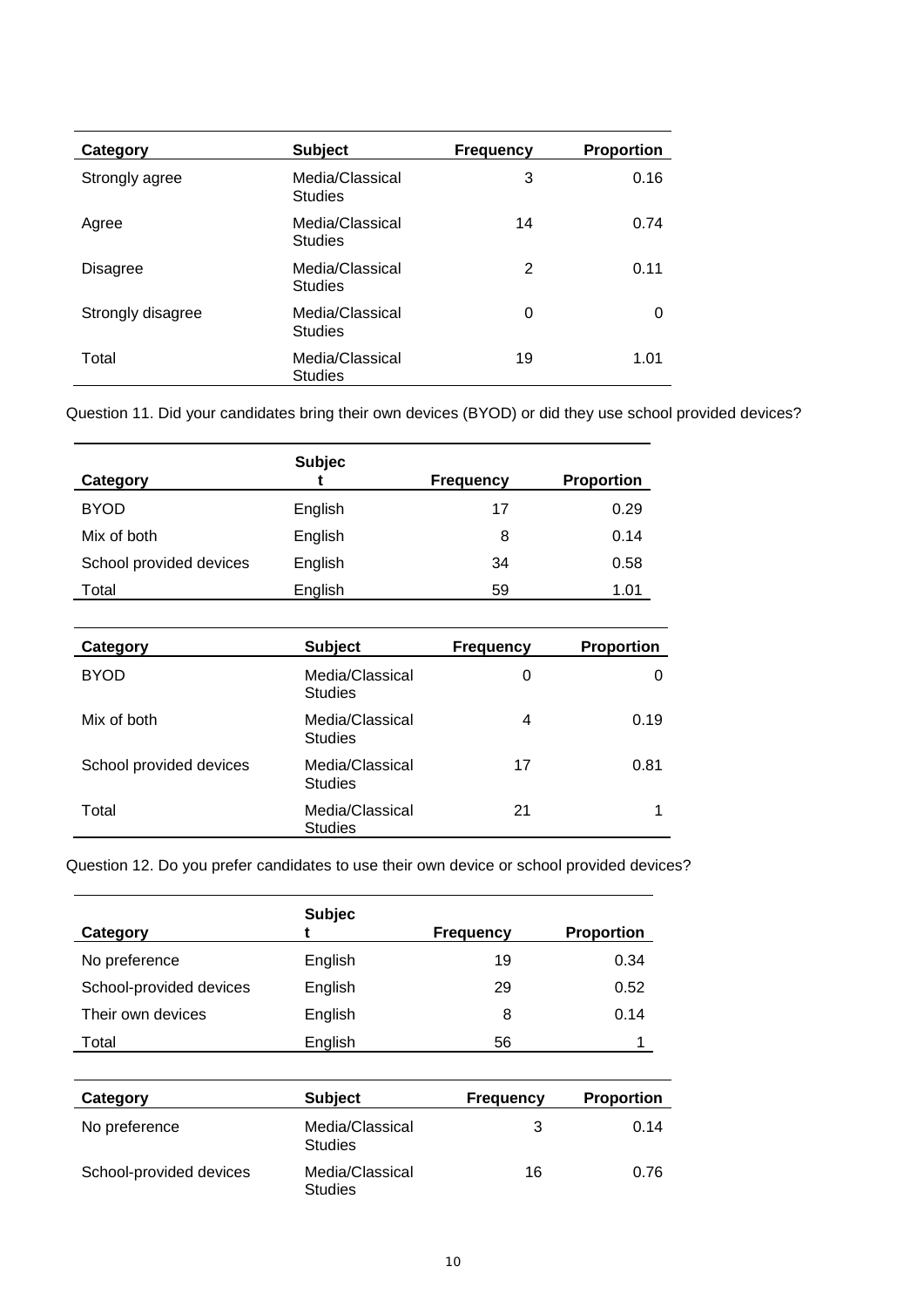| Category          | <b>Subject</b>                    | <b>Frequency</b> | <b>Proportion</b> |
|-------------------|-----------------------------------|------------------|-------------------|
| Their own devices | Media/Classical<br><b>Studies</b> |                  | 0.1               |
| Total             | Media/Classical<br><b>Studies</b> | 21               |                   |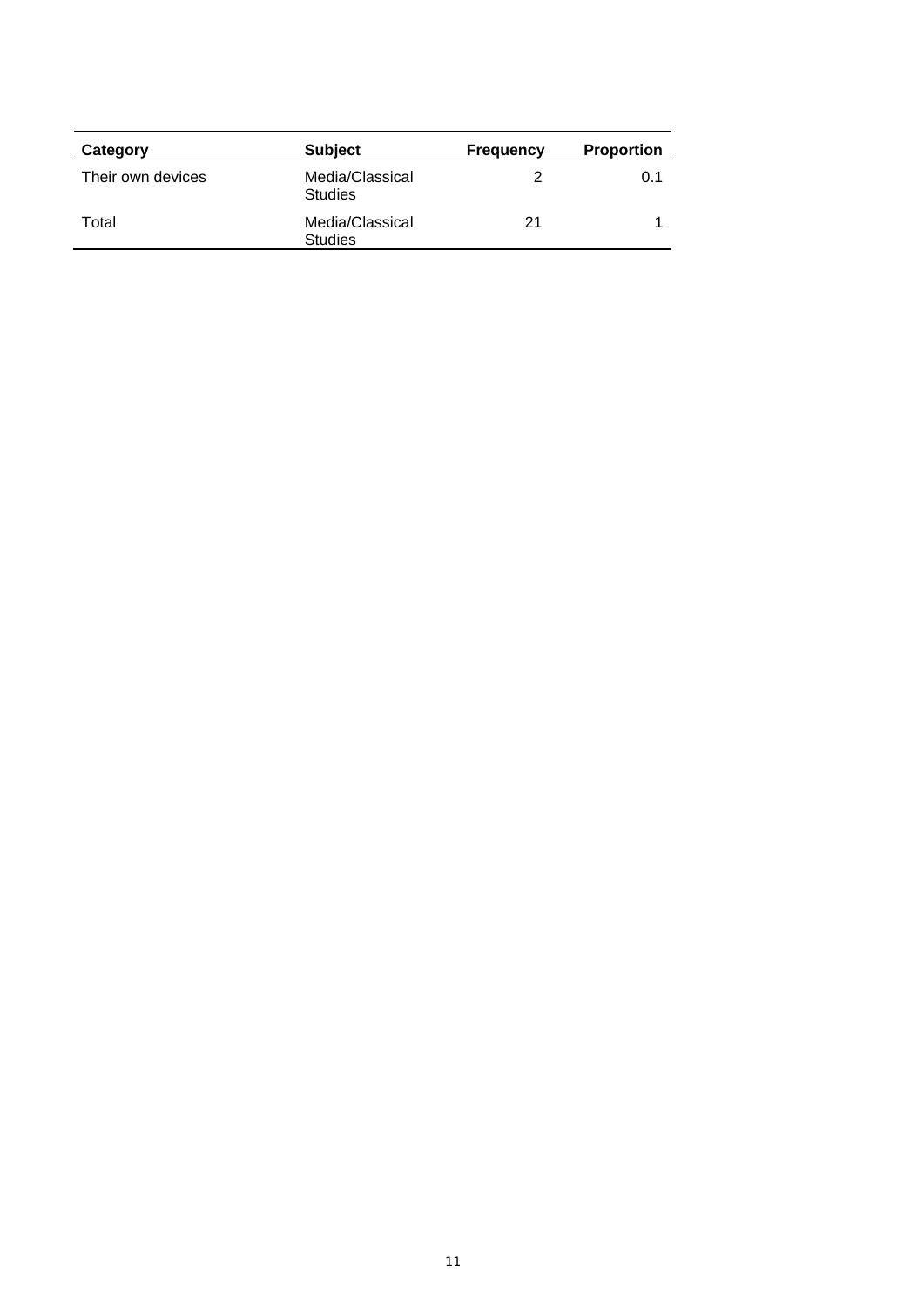Question 13. Management of digital examinations would be easier if the devices available to candidates were standardised.

|                   | Count | Percentage |
|-------------------|-------|------------|
| Strongly agree    | 29    | 0.33       |
| Agree             | 45    | 0.51       |
| Disagree          | 14    | 0.16       |
| Strongly disagree | 1     | 0.01       |
| Total             | 89    | 1.01       |

Question 14. I do you think students benefit from having a choice about the type of device they use in digital examinations?

|                   | Count | Percentage |
|-------------------|-------|------------|
| Strongly agree    | 9     | 0.1        |
| Agree             | 28    | 0.32       |
| Disagree          | 45    | 0.52       |
| Strongly disagree | 5     | 0.06       |
| Total             | 87    |            |

Question 15. Did any of your candidates switch to paper having started an examination digitally?

| Categor | <b>Subjec</b> | <b>Frequency</b> | <b>Proportion</b> |
|---------|---------------|------------------|-------------------|
| No      | English       | 14               | 0.26              |
|         |               |                  |                   |
| Yes     | English       | 39               | 0.74              |
| Total   | English       | 53               |                   |

| Categor<br>ν | <b>Subject</b>                    | <b>Frequency</b> | <b>Proportion</b> |
|--------------|-----------------------------------|------------------|-------------------|
| No           | Media/Classical<br><b>Studies</b> | 16               | 0.84              |
| Yes          | Media/Classical<br><b>Studies</b> | 3                | 0.16              |
| Total        | Media/Classical<br><b>Studies</b> | 19               | 1                 |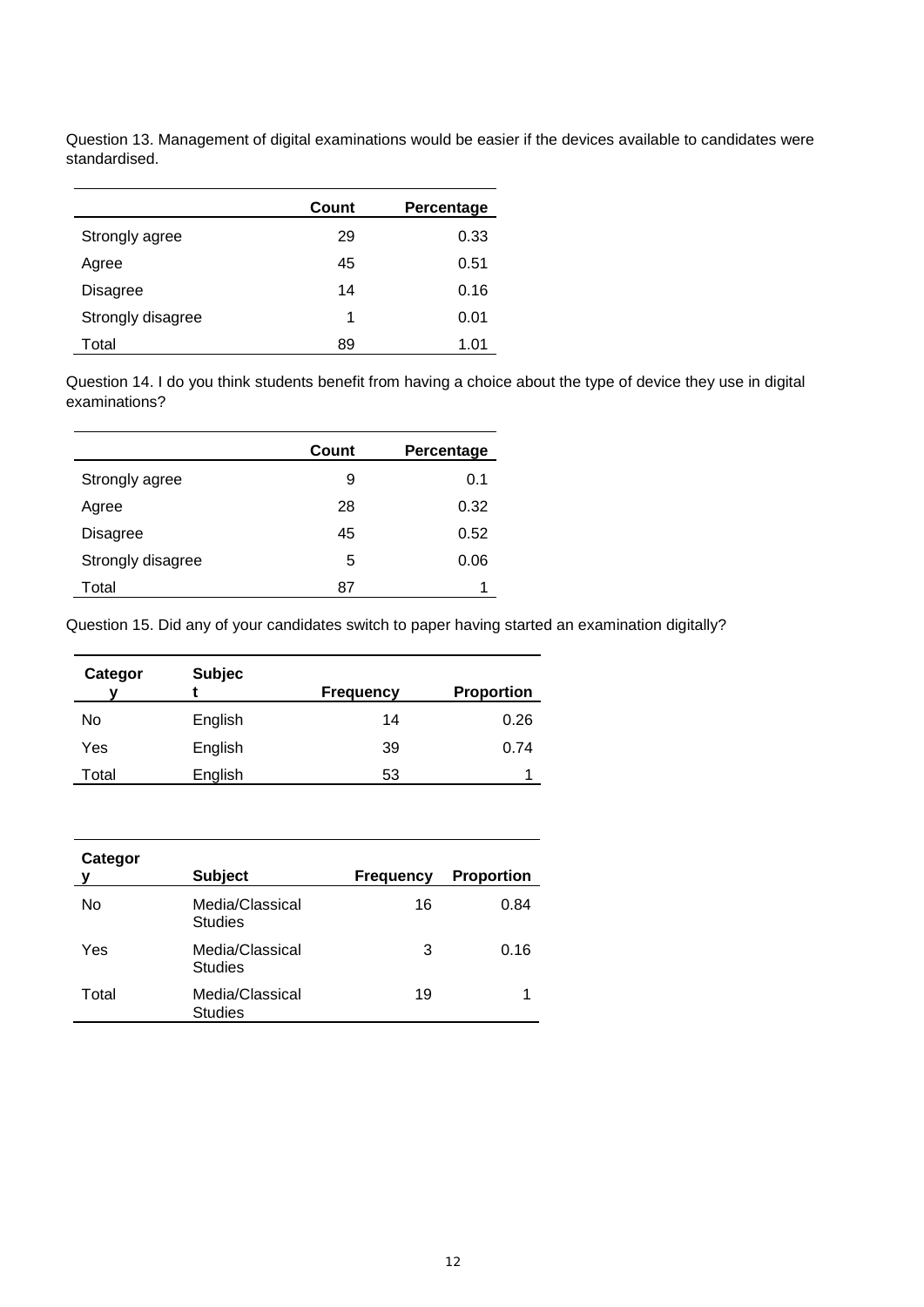Question 16. Candidates switching to paper during the examination made supervision harder.

|                   | Count | Percentage |
|-------------------|-------|------------|
| Strongly agree    | 4     | 0.06       |
| Agree             | 10    | 0.15       |
| Disagree          | 45    | 0.69       |
| Strongly disagree | 6     | 0.09       |
| Total             | 65    | 0.99       |

Question 17. Candidates switching to paper was disturbing to other candidates.

|                   | Count | Percentage |
|-------------------|-------|------------|
| Strongly agree    | 2     | 0.03       |
| Agree             | 18    | 0.27       |
| Disagree          | 41    | 0.62       |
| Strongly disagree | 5     | 0.08       |
| Total             | 66    |            |

Question 18. I found that digital examinations were more difficult to manage than paper based examinations. Please comment if your wish.

| Category          | <b>Subjec</b> | <b>Frequency</b> | <b>Proportion</b> |
|-------------------|---------------|------------------|-------------------|
| Strongly agree    | English       | 19               | 0.38              |
| Agree             | English       | 19               | 0.38              |
| Disagree          | English       | 9                | 0.18              |
| Strongly disagree | English       | 3                | 0.06              |
| Total             | English       | 50               |                   |

| Category          | <b>Subject</b>                    | <b>Frequenc</b> | <b>Proportion</b> |
|-------------------|-----------------------------------|-----------------|-------------------|
| Strongly agree    | Media/Classical<br><b>Studies</b> | 2               | 0.11              |
| Agree             | Media/Classical<br><b>Studies</b> | 6               | 0.32              |
| <b>Disagree</b>   | Media/Classical<br><b>Studies</b> | 10              | 0.53              |
| Strongly disagree | Media/Classical<br><b>Studies</b> | 1               | 0.05              |
| Total             | Media/Classical<br><b>Studies</b> | 19              | 1.01              |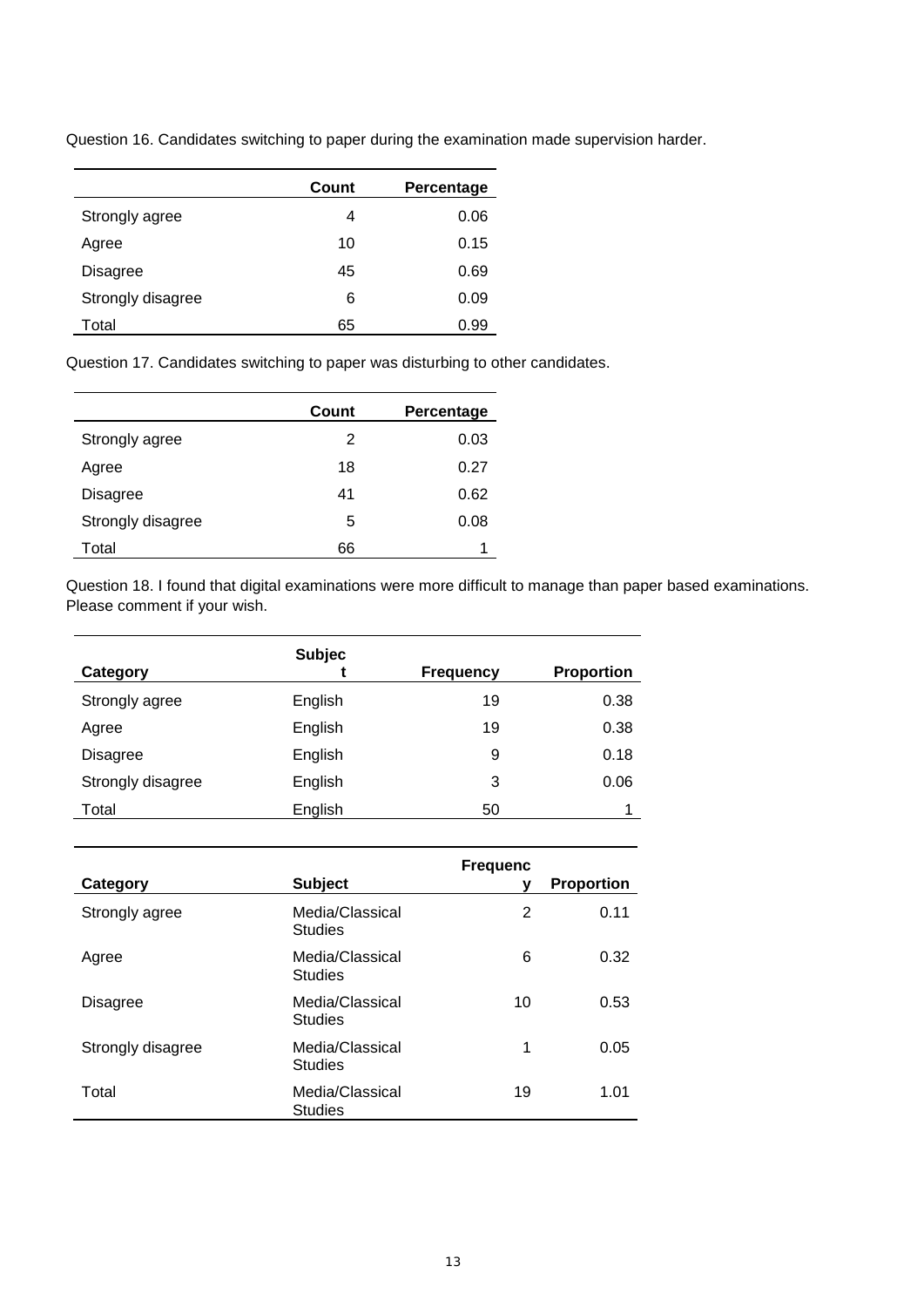Question 19. I felt confident managing possible breaches of the rules in the digital examination room.

|                   | Count | Percentage |
|-------------------|-------|------------|
| Strongly agree    | 12    | 0.15       |
| Agree             | 53    | 0.65       |
| <b>Disagree</b>   | 15    | 0.18       |
| Strongly disagree | 2     | 0.02       |
| Total             | 82    |            |

Question 20. The Guide Notes and materials (green ASBS stickers, candidate note-making paper, special report forms, etc.) I received for managing digital examinations were useful?

|                   | Count | Percentage |
|-------------------|-------|------------|
| Strongly agree    | 24    | 0.28       |
| Agree             | 54    | 0.64       |
| Disagree          | 7     | 0.08       |
| Strongly disagree | 0     | O          |
| Total             | 85    |            |

Question 21. Did you attend an NZQA run training session?

|       | Count | Percentage |
|-------|-------|------------|
| N٥    | 2     | 0.02       |
| Yes   | 84    | 0.98       |
| Total | 86    |            |

Question 22. The training prepared me for managing the Digital Pilot examinations.

| Category          | <b>Subjec</b> | <b>Frequenc</b> | <b>Proportion</b> |
|-------------------|---------------|-----------------|-------------------|
| Strongly agree    | English       |                 | 0.13              |
| Agree             | English       | 38              | 0.73              |
| Disagree          | English       | 6               | 0.12              |
| Strongly disagree | English       | 1               | 0.02              |
| Total             | English       | 52              |                   |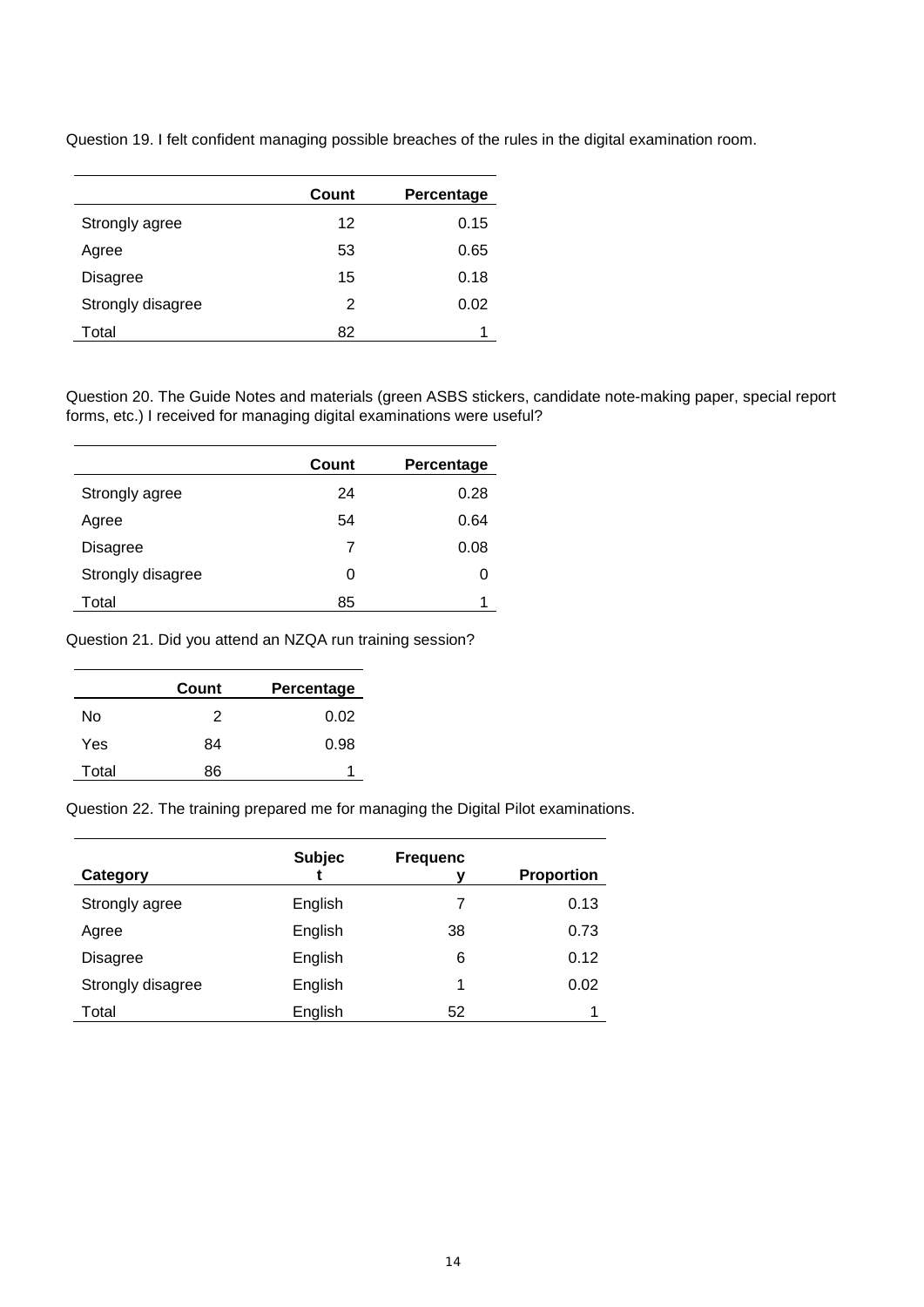| Category          | <b>Subject</b>                    | <b>Frequency</b> | <b>Proportion</b> |
|-------------------|-----------------------------------|------------------|-------------------|
| Strongly agree    | Media/Classical<br><b>Studies</b> | 10               | 0.5               |
| Agree             | Media/Classical<br><b>Studies</b> | 10               | 0.5               |
| <b>Disagree</b>   | Media/Classical<br><b>Studies</b> | 0                | 0                 |
| Strongly disagree | Media/Classical<br><b>Studies</b> | 0                | $\Omega$          |
| Total             | Media/Classical<br><b>Studies</b> | 20               |                   |

I have previously been an ECM or supervisor.

|       | Count | Percentage |
|-------|-------|------------|
| No    | 16    | 0.2        |
| Yes   | 64    | 0.8        |
| Total | ጸበ    |            |

I was involved in managing and or supervising both paper based and digital examinations.

|       | Count | Percentage |
|-------|-------|------------|
| No    | 9     | 0.11       |
| Yes   | 71    | 0.89       |
| Total | ጸበ    |            |